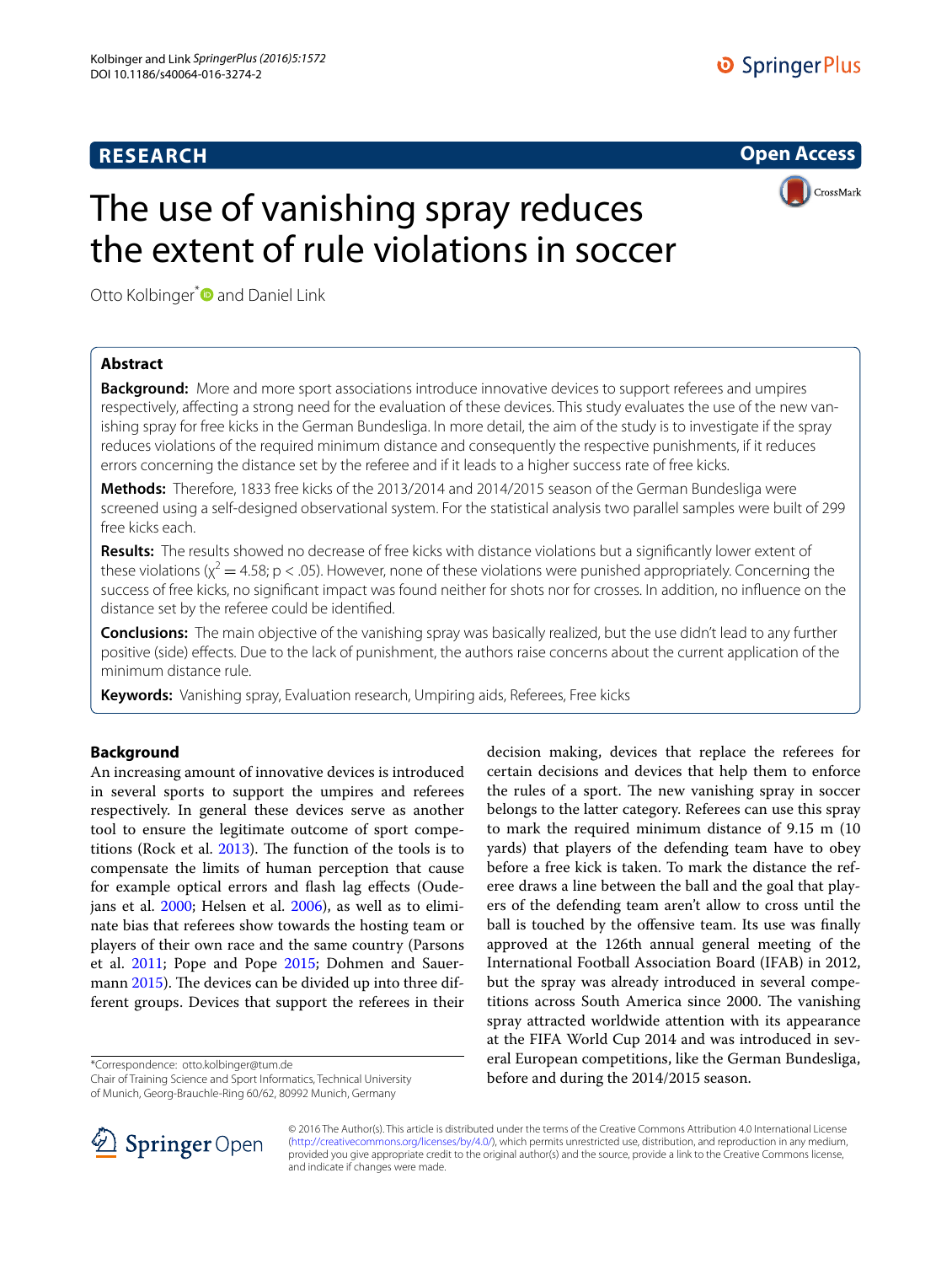Currently, there is still a lack of evaluation research for this device, representing a common issue in sports, concerning these kinds of devices. Especially the impacts of umpiring aids are neglected. In this connection, the impact is not only the achievement of the objectives but also other (side) effects of the innovation, which can be positive as well as negative. This is quiet surprising, as investigating the merit or worth of interventions, should be a main goal due to most of the common definitions of evaluation (Scriven [1991](#page-6-6); Stufflebeam and Shinkfield [2007](#page-6-7)). The evaluations of the respective associations focus mostly, sometimes even exclusively, on technical parameters that the devices have to fulfill. This technical aspect has the advantage that it can be investigated under laboratory conditions and it represents the most obvious precondition for the introduction of a device. Thus, taking goal line technology as an example, the FIFA established a series of technical tests that the systems have to pass to get credited as an official device, mainly focused on the accuracy of the systems and real time detection. The same applies to scholarly studies (Psiuk et al. [2014](#page-6-8); D'Orazio et al. [2009\)](#page-6-9). The FIFA as well as other soccer associations didn't collect data about costs and benefits of the goal line technology. Kolbinger, Linke, Link and Lames [\(2015\)](#page-6-10) showed a very low incidence of scenes that could be resolved exclusively by goal line technology. They found less than four such incidences per season per league and therefore raised concerns about the cost-benefit ratio, especially considering the costs of round about 2.4 million per year. For the use of the Hawk-Eye technology in Tennis even the standard of the technical evaluations is questioned. In two articles considering the effect of the presentation of the technology on the publics' understanding of science, Collins and Evans [\(2008,](#page-5-0) [2012](#page-5-1)) denounced the test-design of the International Tennis Federation. Nevertheless some studies investigated the use and the impact respectively of this device. Mather  $(2008)$  $(2008)$  as well as Abramitzky et al.  $(2012)$  $(2012)$  $(2012)$  both found that slightly under 40 % of the challenges were successful, meaning that the technology didn't confirm the umpires' call. Abramitzky et al. ([2012](#page-5-2)) also showed that it is only used for a very low share of points, almost exclusively for balls within 100 mm of the line (Mather [2008\)](#page-6-11), but that successful challenges can increase the winning probability by up to over 25 %.

No evaluation research was run for the use of the vanishing spray in soccer yet, so the aim of this study is to overcome this lack by investigating five hypotheses. In addition to those, the using patterns of the device were described. The spray was introduced to help the referee to enforce the minimum distance rule and stemming discussions about the spot of the ball or wall respectively. Thus, the first hypothesis to be tested is that the spray leads to fewer violations (H 1.1)—or respectively a lower extent of violations (H 1.2)—of the required minimum distance by players of the defending team. According to the official laws of the game of the Deutscher Fußball Bund (DFB, trans. German Football Association), these violations should be punished with a yellow card and a repetition of the free kick. Taken this into account, it was checked if the spray affects fewer warnings and less free kicks that have to be retaken, to provide further information concerning the patterns of rule violations. Without reference of these targets, but as the innovation created more awareness of the required distance, a third hypothesis, that the spray reduces estimation errors of the set distance between the spot of the free kick and the wall, was investigated (H 2). In addition, we assumed that no violations of the required distance benefit the kicking team, resulting in a higher success rate for free kicks taken as crosses (H 3.1) as well as for those that were taken as shots (H 3.2).

### **Methods**

#### **Data recording**

The data set consisted of all free kicks of the 2013/2014 and 2014/2015 season that were taken as shots or crosses with a distance less than 35.0 m of the goal line. By signing a contract of employment as a professional soccer player in the German Bundesliga, each players sings a statement of consent to being monitored during matches. The provided data included a match ID, the teams involved, event time, two dimensional coordinates of the spot of the free kick and whether it was taken as a shot or cross. Using a self-deigned observational system two specific trained experts collected data for further variables that are shown in Table [1](#page-2-0). Therefore, specific videos of the free kicks were provided starting 90 s prior to the taking and ending 10 s after it.

The distance between the spot of the ball and the wall was obtained with a custom made analysis software. Using homography, this software enables the user to determine points on the field by transforming video coordinates into real world coordinates. Therefore this software requires not just positional data of a match, but also the respective specific tracking video. These data and videos respectively were only available to the authors for a subsample for which the distance set by the referee could be obtained. The respective variable |DistanceError| shows the absolute difference to the regulatory 9.15 m.

#### **Reliability**

The examination of the inter-rater-reliability showed excellent scores for most of the variables. Cohen's Kappa reached a value of 1.00 for the use of the spray, .91 for the punishment of violations and 1.00 for the result of shots.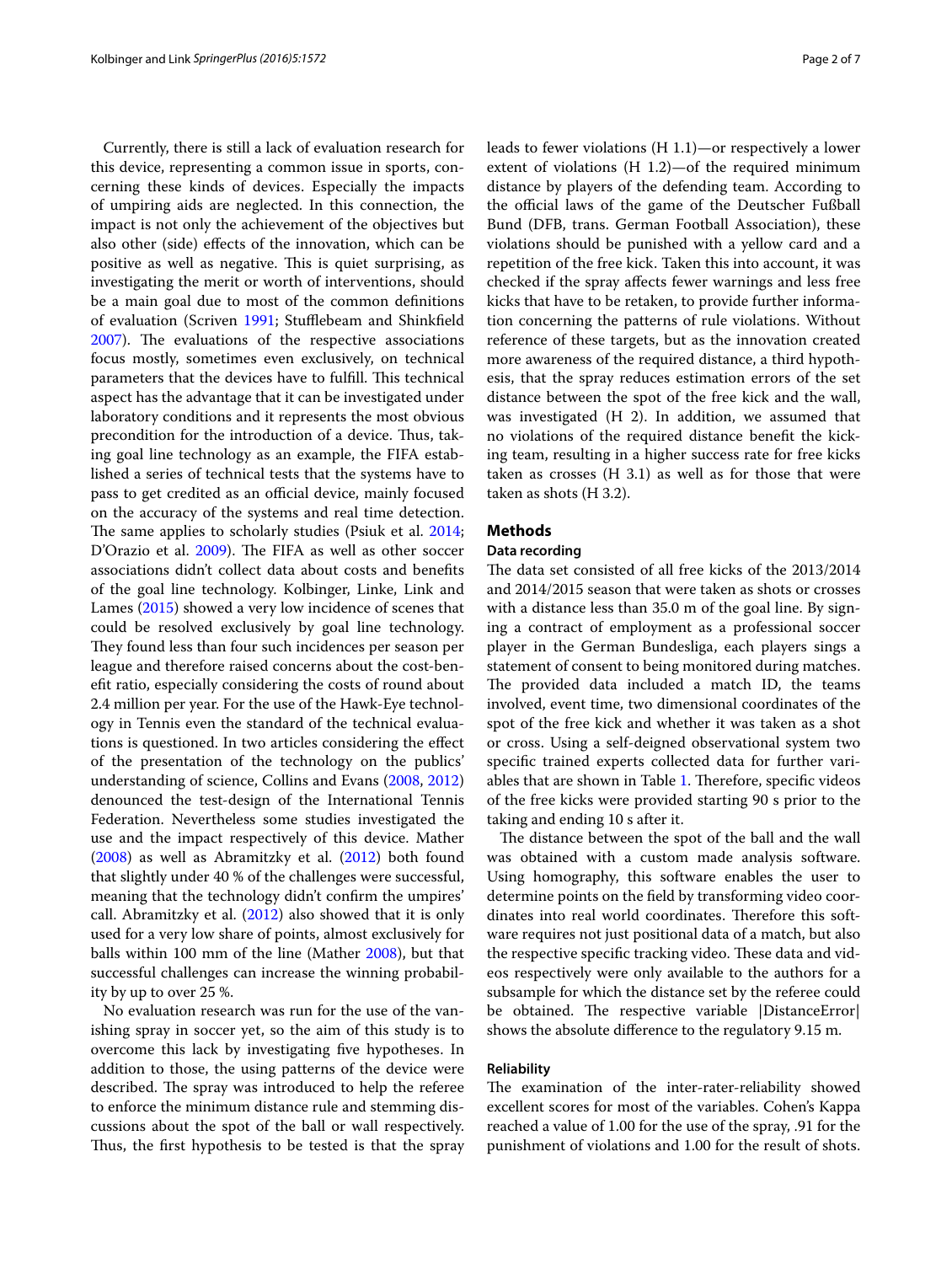| Variable                              | <b>Categories and definition</b>                                                                                                                                                                                                                                    |
|---------------------------------------|---------------------------------------------------------------------------------------------------------------------------------------------------------------------------------------------------------------------------------------------------------------------|
| Use of vanishing spray                | True or false                                                                                                                                                                                                                                                       |
| Local category                        | Left/right near: On the sides of the penalty box                                                                                                                                                                                                                    |
|                                       | Left/right far: On the sides of the virtually extended penalty box between 16.5 and 35 m distance of the goal line                                                                                                                                                  |
|                                       | Central near left/right: Inside the virtually extended penalty box with not more than 26.5 m distance of the goal<br>line (penalty box plus 10 m). Left and right are divided by a virtual line in the middle of the field drawn at right<br>angle to the goal line |
|                                       | Central far: Otherwise, but within 35 m distance to the goal line                                                                                                                                                                                                   |
| Players in wall                       | Numbers of defensive players in the wall                                                                                                                                                                                                                            |
| Violation of the minimum distance     | True: At least one player passes the referees mark with his entire foot                                                                                                                                                                                             |
|                                       | False: otherwise                                                                                                                                                                                                                                                    |
| Massive violation of the min distance | True: More than one player commits a violation or a player reduces the distance by more than 1 m                                                                                                                                                                    |
|                                       | False: otherwise                                                                                                                                                                                                                                                    |
| Punishment for violations             | Yellow card: A yellow card is awarded                                                                                                                                                                                                                               |
|                                       | Verbal cautions: The referee corrects the players verbally                                                                                                                                                                                                          |
|                                       | None: No punishment                                                                                                                                                                                                                                                 |
| Free kick retaken                     | True or false                                                                                                                                                                                                                                                       |
| Success of shots                      | OnTarget: A goal is scored, the ball hits the goals border or the goalkeeper makes a save                                                                                                                                                                           |
|                                       | Missed: Ball misses the goal or is blocked by a player outside the wall                                                                                                                                                                                             |
|                                       | Wall: Ball is blocked by the wall                                                                                                                                                                                                                                   |
| Success of crosses                    | Successful: A player of the offensive team is able to perform a shot or pass with the first touch after the cross<br>Not successful: Otherwise                                                                                                                      |

<span id="page-2-0"></span>**Table 1 The collected variables inclusive their respective categories and definitions**

The results of crosses and the identification of rule violations felt behind with .79 and .80 respectively but were still acceptable. The correlation coefficient (.98) as well as the relative observed agreement (92.6 %) for the numbers of players in the wall also showed a good agreement between the observers.

#### **Statistical analysis**

To investigate the influence of the vanishing spray, sprayed free kicks after the introduction were compared to those before, based on the idea of evaluating interventions by comparing respective variables on different time points of a program (Cronbach [1963](#page-6-12)). Thus, the mentioned variables were collected for 1833 free kicks in total. 1108 of these free kicks were taken prior to the introduction of the vanishing spray and 725 after its introduction on the 8th day of the 2014/2015 season. As the free kicks after the introduction showed no consistency considering the use of the spray, it was decided to run a parallel study design to investigate the influence of the new device. The parallelization was performed in three steps. First, the free kicks were grouped into local categories on the basis of its two-dimensional coordi-nates (see Table [1\)](#page-2-0). The number of players in the wall served as the second criteria, representing the perceived risk of the defending team. At last, the free kicks were paired in these categories on the basis of the shortest

distance. Thus, two parallel samples were built with 299 free kicks each  $(N_{\rm Spray}/N_{\rm NoSpray})$ . 81 pairs of free kicks of these two groups represented the subsample for the investigation of the set distance by the referee.

The spatial distribution of the spray's use was visualized using the ISOPAR method (Stöckl et al. [2011\)](#page-6-13). Due to the different styles of the obtained variables different statistical analysis were run, after verifying the assumptions of normality. On the one hand, a paired *t* test was calculated for the set distance between the ball and the wall. On the other hand, Chi square tests for the violations, the punishment of these violations, retakes and the success of free kicks. All statistical analysis were performed with SPSS (Version 23.0; Armonk, NY; IBM Corp.), except the respective effect sizes Cohen's d and Cramér's V that were calculated manually. The magnitudes of the effect sizes were evaluated based on the limits: .10 (small), .30 (medium) and .50 (large) for Cramér's V (Cramér [1946](#page-6-14)). The limits for Cohen's d were .20 (small), .50 (medium) and .80 (large) (Cohen [1992\)](#page-5-3).

## **Results**

For 308 of the 725 investigated free kicks after the introduction the referees deiced to mark the regulatory distance with the vanishing spray. Figure  $1$  shows that the spray was used more likely for central free kicks, especially with decreasing goal distance. The spray was used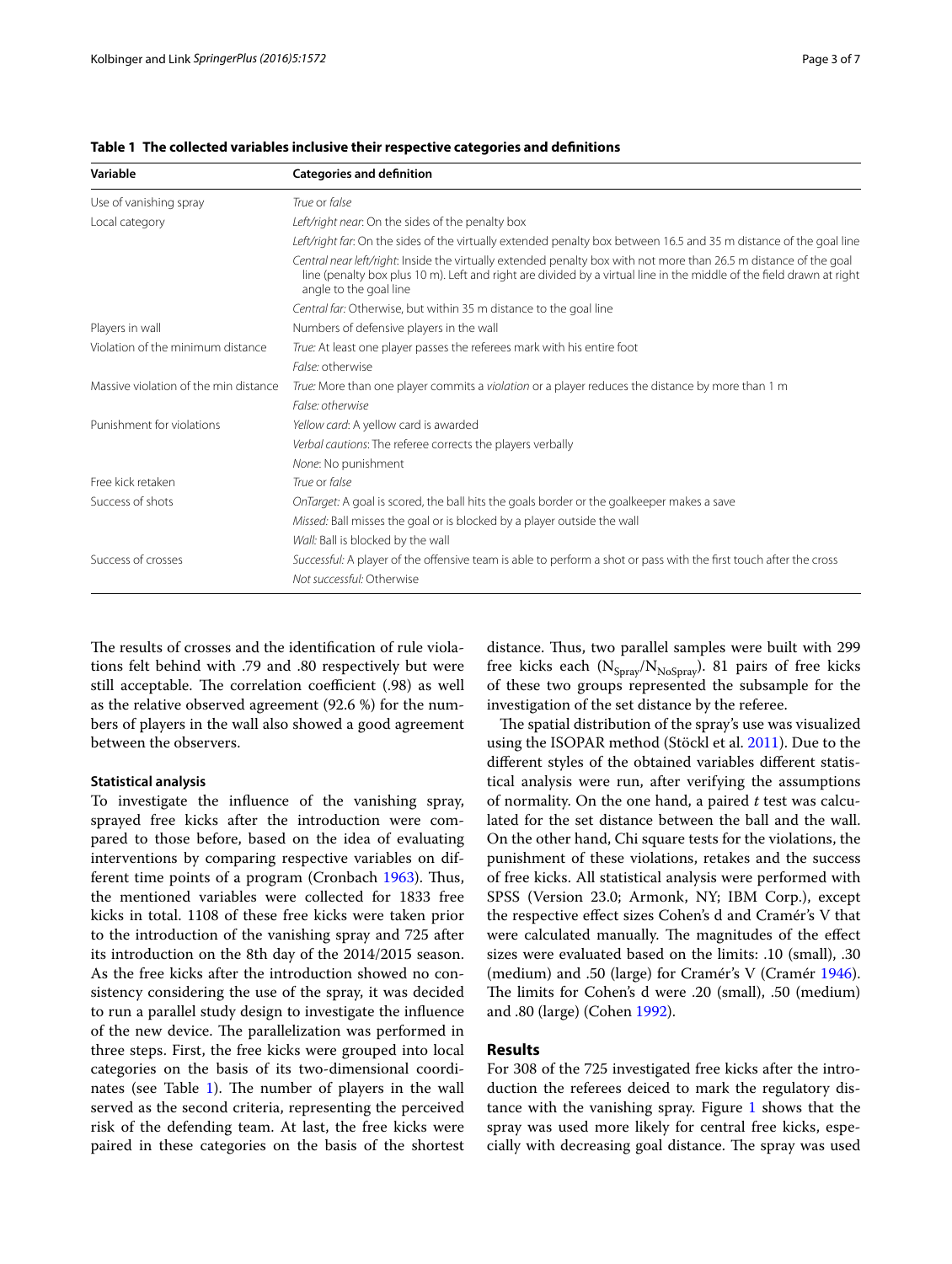

<span id="page-3-0"></span>for all the investigated respective free kicks with six or more players in the defensive wall and for 88.9 and 89.0 % for free kicks with walls of four and five players respectively. This number decreases further for free kicks with three (70.9 %), two (34.7 %) or one player (7.8 %) participating in the wall.

The introduction of the vanishing spray showed no significant influence on violations of the required minimum distance by players of the defending team, as the share of free kicks with violations remains on a similar level (OR = 1.02; 95 % CI .69–1.49). However, the share of massive violations decreases significantly by 6 %, representing a trivial effect size but an odds ratio of .60 (95 % CI .36–.99). Despite these violations of the required minimum distance, none of the free kicks of the sample was retaken and no yellow cards were awarded for this reason. Six verbal cautions for such violations were recorded for the treatment group, showing a significant increase with small effect size compared to the zero verbal cautions of the control group ( $\chi^2$  = 6.06; p < .02; V = .10; OR 132.7; 95 % CI 1.12–8.56  $\times$  10<sup>3</sup>).

The comparison of the set distance between the ball and the wall by the referee showed no influence of the vanishing spray in any direction. The average distance was 9.24 m for each group ( $SD<sub>NoSpray</sub> = .87$  m,  $SD<sub>Sprav</sub> = .93$  m). The average absolute difference from 9.15 m, the prescribed distance by the laws of the game, showed a non-significant mean difference of −5.12 cm (CI  $-23.2$  to 12.9). Overall, 50.6 % of the estimations are within a |DistanceError| of just .5 ms, 38.6 % showed an absolute error of .5 to 1.5 m and 10.8 % were off by more than 1.5 m.

The influence on the success of free kicks was evaluated separately for crosses and shots. For neither category significant influences could be identified. Despite the slight increase of goals from 8.6 to 9.3 % after the introduction, fewer shots were recorded in the "OnTarget" category (OR .91; 95 % CI .60–1.38) and more shots in the category "Missed" (OR 1.10; 95 % CI .74-1.65). The number of shots that were blocked by players standing in the wall decreased slightly by .3 % (OR .99; 95 % CI .63–1.54). The success of free kicks that were taken as crosses was just .65 as high after the introduction of the vanishing spray (95 % CI .29–1.46). As stated in Table [2](#page-4-0), none of these changes were significant.

#### **Discussion**

The aim of this study was the evaluation of the new vanishing spray in soccer, which is used for 42.5 % of the respective free kicks, especially for those in promising positions. Therefore, five hypotheses were tested of which just one, the lower extent of rule violations, could be supported. The four other hypotheses concerning the amount of violations, the distance set by the referee and the success of either crosses or shots were not supported by the results. After separately discussing the findings regarding each hypothesis, the authors point out the significance of these findings and null-findings respectively for the evaluation research process itself as well as the understanding of the underlying phenomena.

A reduction in violations of the minimum distance, could not be proofed by the share of free kicks with violations. One out of four free kicks is still affected by such an incident. Nevertheless, the number of massive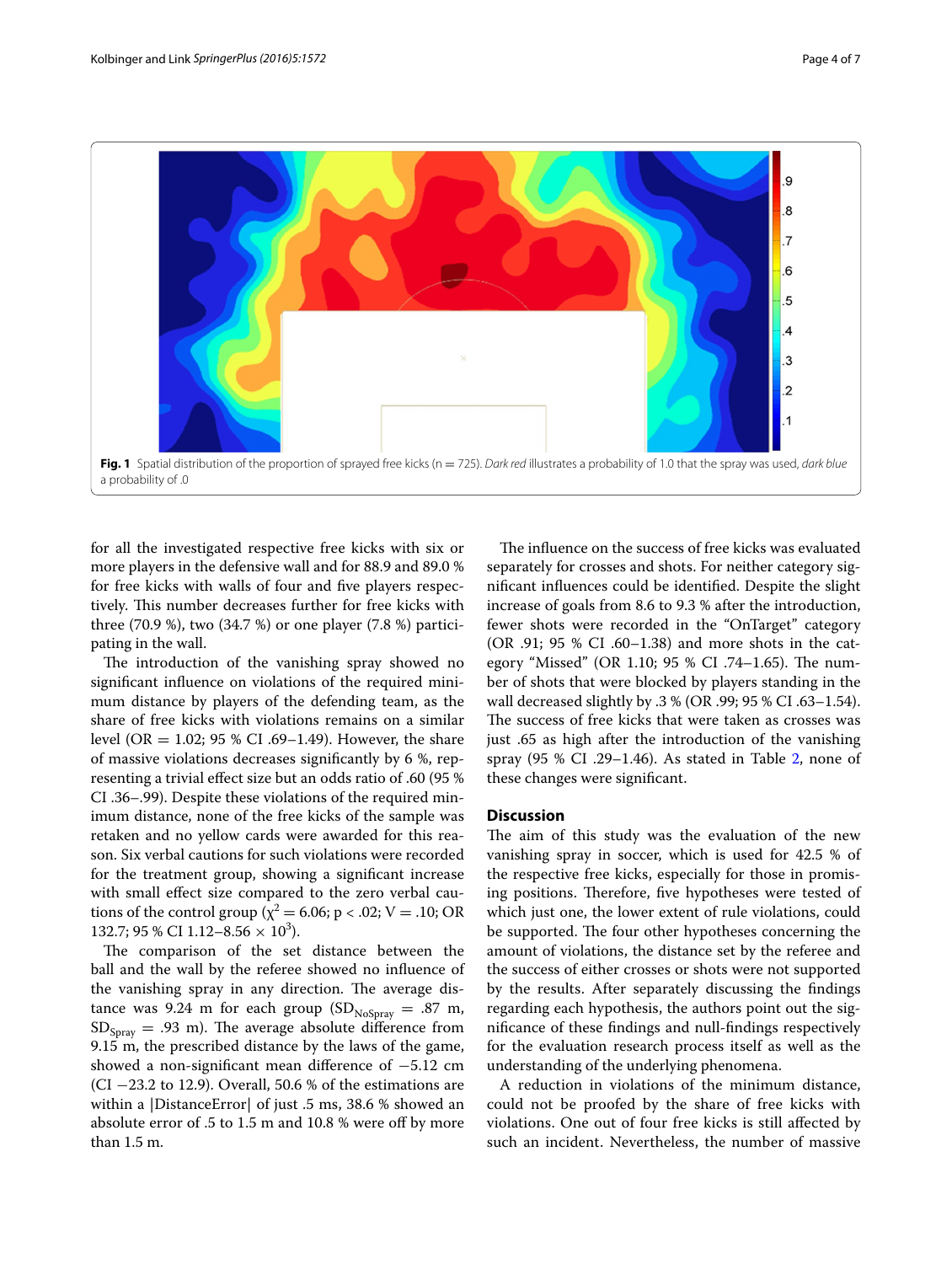<span id="page-4-0"></span>**Table 2 Test statistics and effect sizes of the comparisons of the investigated variables before and after the introduction of the vanishing spray**

| <b>Nominal variables</b>   | No spray         | Spray            | $x^2$      | р    | v   |
|----------------------------|------------------|------------------|------------|------|-----|
| Violations (H 1.1)         | 25.4 %           | 25.8%            | .01        | 925  | .00 |
| Massive violations (H 1.2) | 16.7 %           | 10.7%            | $4.58^{a}$ | .032 | .09 |
| Successful crosses (H 3.1) | 26.7%            | 19.2%            | 1.26       | .261 | .09 |
| Success of shots (H 3.2)   |                  |                  | .31        | .857 | .03 |
| OnTarget                   | 34.4 %           | 32.3%            | .23        | .635 | .02 |
| Missed                     | 38.8%            | 41.2%            | .26        | 611  | .02 |
| Wall                       | 26.8%            | 26.5%            | .00        | .954 | .00 |
| Continuous variables       |                  |                  | t          |      | d   |
| Distance Error (H2)        | $.70 \pm 0.64$ m | $.65 \pm 0.58$ m | .56        | 5/7  | 01  |

Continuous variables are stated as mean  $\pm$  standard deviation

<sup>a</sup> Significant differences

violation showed a significant decrease. Even though the respective effect size is just .09, the risk ratio shows a 1.56 times higher risk for massive violations for the control group. Thus, the spray had a positive effect on the extent of violations, and the main goal of the introduction was at least reached in curbing such incidences. In addition it is worthy to point out a limitation of this study. For sprayed free kicks, the observers could use the marked line as a reference, which (obviously) wasn't possible for other free kicks. Consequently, for the latter category, the observers were instructed to note only violations if they can see the defenders moving towards the ball. Thus, if the wall reduced the distance while weren't covered by the broadcast, this couldn't be identified by the observers. This step was necessary to reach a good inter-rater agreement, but likely affected an underestimation of violations for free kicks without spray due to methodological reasons.

Despite this frequent incidence, the results also showed that violations of the distance rule were punished neither before nor after the introduction of the vanishing spray. Just a few verbal cautions were awarded after the introduction, but these verbal cautions not fulfilling the required extent of punishment. Two reasons could lead to this lack of punishment for rule violations. The first reason simply is that the referee can't identify the violation. Since a free kick is a situation that has a comparatively clear structure in which the referees can focus more specific, the authors assume that the referees should be able to identify violations of the required minimum distance. In addition it should be even more possible for the referees with a marked line on the field, which now is available after introduction of the vanishing spray. Thus it is possible that some kind of unwritten rules come into play. According to D'Agostino ([1995](#page-6-15)), unwritten rules can be seen as unofficial, implicit conventions that determine how the rules of a game are to be applied in specific circumstances. Translated for this situation, we suspect some kind of agreement between players of the different teams and the referee that the distance rule should be enforced less rigorously for free kicks. Considering that the correct punishment of such violations is even stated one more time in an extra annotation in the official laws of the game, this could be seen as a discrepancy between the protagonists on and off the field.

For positioning the wall the referees have to estimate the distance to the ball without any external aids. In more than 50 % of the free kicks the referees were within a distance of half a meter, but also a decent amount of errors of more than 1.5 meter occurred. We think the mean absolute error of .70 m before the introduction was still acceptable, especially considering that the mean distance to the ball is just 9 cm to high. The vanishing spray can't support this process directly but led to more awareness of the distance in general. However, this didn't affect the quality of estimation by the referees as there was no significant decrease in the absolute error.

Round about a third of the shots in this study were on goal, slightly more than one out of four is blocked by the wall and the remaining round about 40 % missed the target or were blocked by another player outside the wall. The results are pretty similar to previous findings of Carling, Williams and Reilly [\(2005\)](#page-5-4). In an investigation of 152 attempts of the World Cup 2002 they found a rate of 8 % for goals and round about 35 % on goal (combining their respective categories). They state that only seven percent of the free kicks were blocked by the wall but a surprisingly high amount of free kicks that went through the wall (15 %), which sums up to a similar rate compared to this study.

The overall rate of successful free kicks taken as crosses was short to 23 %. To compare the values to those of previous studies, it is necessary to consider that we used a different definition of "successful". Casal et al. ([2014](#page-5-5)) for instance stated that of 21.8 % of indirect free kicks resulted in a shot in international competitions. As mentioned above in the current study a cross was rated successful if the ball reached a player of the same team in a way that this player could execute a controlled action with the ball. That's the only goal that the player who is taken the free kick can control and vice versa for what he has to pass the defensive wall. Thus, this definition of "successful" is more appropriate for this study and arguably also for other studies that focus rather on the taking player.

The use of vanishing spray should benefit the offensive team. Despite a slight increase of the goal rate, this could not be proved with the results of this study. No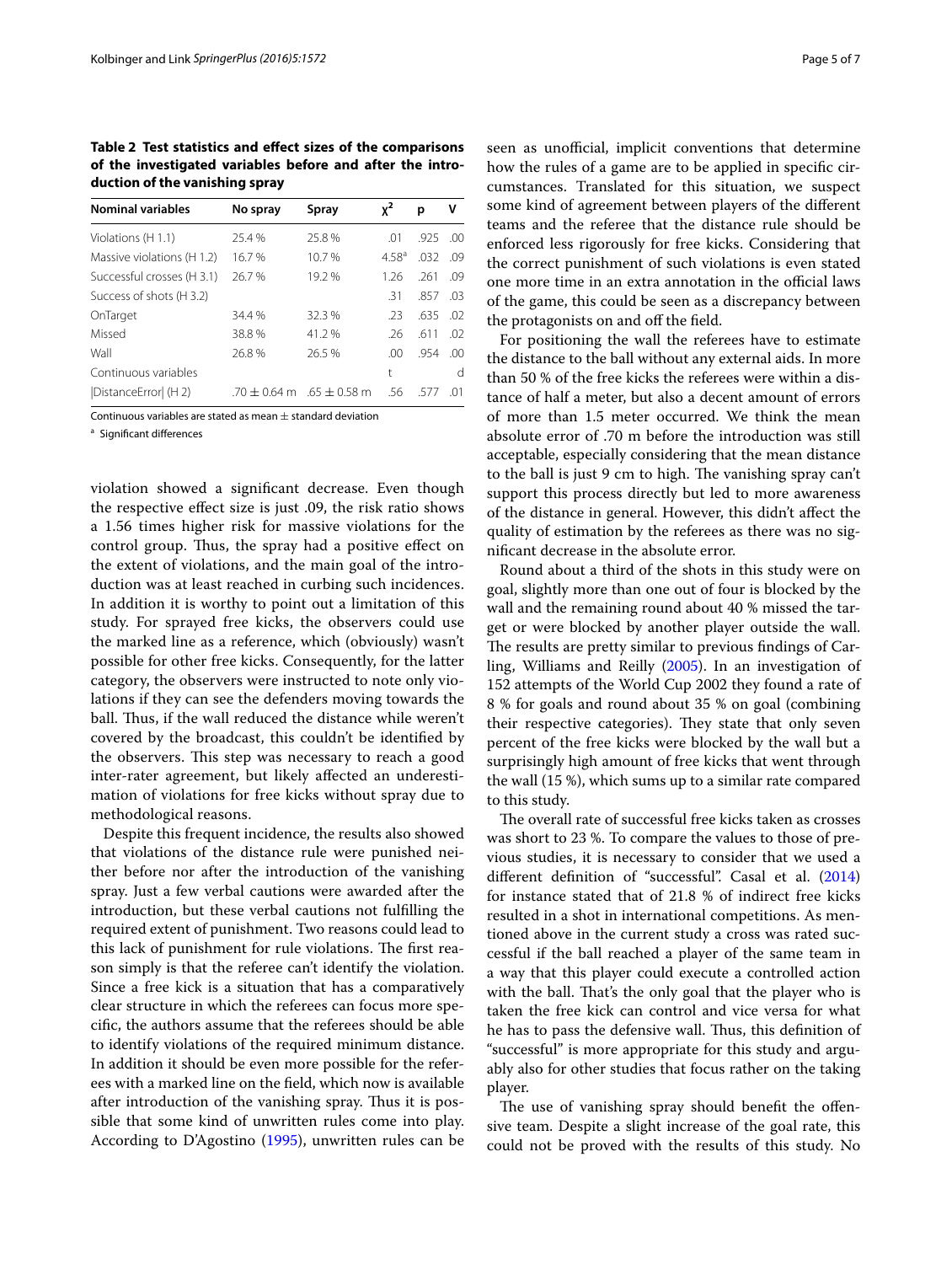significant differences were found for the success of free kicks, neither for free kicks taken as shots nor for crosses. The rate of successful crosses even decreased by 7.5 % which, however, wasn't a significant difference. Comparing the free kicks with massive violations of the distance rule indicate that this violations don't affect the outcome of the free kick, but there wasn't a large enough sample to run reliable analysis. Another reason could be that the curbing of rule violations is too small to create a significant benefit for the kicking team, especially considering the variations in the distance set by the referee.

Summed up, the introduction of the vanishing spray basically fulfilled its main goal, by reducing the extent of violations of the minimum distance rule, but didn't lead to further positive effects. Especially for the purpose of evaluation research, the respective null findings are as valuable as other findings to estimate the worth of an intervention. Rather spoken, this worth is estimated by the respective stakeholders, which must thoroughly consider all results of an evaluation for the decision making process (e.g. Stufflebeam [1983\)](#page-6-16). This study illustrates an interesting example, as more and more competitions start to use the vanishing spray, despite an effect that seems to be rather small. Thus, in the eyes of the majority of the respective stakeholders the merit seems to be big enough to outweigh the disadvantages. A similar case was already made for another device in soccer before, the goal line technology (see Kolbinger et al. [2015](#page-6-10)).

In addition, evaluation researches create new knowledge about the underlying phenomena (Stufflebeam and Shinkfield [2007](#page-6-7)), which is especially true in this study for the distance set by the referees or the application of the respective set of rules. For the first time, it was shown that there is a discrepancy between the official set of rules for free kicks and its execution on the field, which is also true for the investigation of the referee's estimation of the minimum distance. The respective findings both raise questions concerning the use of the vanishing spray. Users of the device need to be aware that the device controls the compliance of a certain distance, which is in fact not the intended distance for most of the time (Oldfather and Fernholz ([2009\)](#page-6-17) describe a similar phenomenon concerning the first down marks in American Football). The respective associations also need to be aware, that there is a lack of punishment for minimum distance rule violations, which can't be solved solely by the use of vanishing spray.

#### **Conclusion**

The findings of this study point out the importance of evaluating innovative devices that support the referees in game sports. Based on the objective targets of the respective association the authors showed that the

vanishing spray fulfilled its main goal by decreasing the extent of violations at least in some extent. But in addition to that, these evaluations not just generate feedback concerning the new device but also on the underlying phenomena. In this study, the results also indicate a lack of application for the distance rule. Despite a frequent incidence of violations of the minimum distance, none of the investigated free kicks was retaken neither a yellow card was awarded due to this reason. The authors suggest two ways to overcome this discrepancy. On the one hand, the associations could try to increase the awareness of the appropriate punishment of violations of the distance rule. On the other hand, the rule itself could be adapted by changing the extent for the punishment.

#### **Authors' contributions**

OK conceived the study design, provided the theoretical framework, analysed the data and drafted the manuscript. DL conceived the study design, contributed to the statistical analysis and drafted the manuscript. Both authors read and approved the final manuscript.

#### **Acknowledgements**

We want to gratefully thank Michael Stöckl (University of Vienna, Institute of Sport Science) for the visualization of the spatial distribution and Hendrik Weber (DFL, Head of Strategic Projects) for his contribution in study design.

#### **Competing interests**

The authors declare that they have no competing interests.

#### **Ethics approval and consent to participate**

Each professional soccer player sings a statement of consent to being monitored during matches by signing a contract of employment with the respective club of the German Bundesliga. All procedures performed in the study were in strict accordance with the Declaration of Helsinki as well as with the ethical standards of the Chair of Trainings Science and Sport Informatics of the Technical University of Munich.

#### **Funding**

The study was commissioned and funded by the DFL Deutsche Fußball Liga GmbH. This work was also supported by the German Research Foundation (DFG) and the Technical University of Munich (TUM) in the framework of the Open Access Publishing Program.

#### Received: 6 June 2016 Accepted: 8 September 2016 Published online: 15 September 2016

#### **References**

- <span id="page-5-2"></span>Abramitzky R, Einav L, Kolkowitz S, Mill R (2012) On the optimality of line call challenges in professional tennis. Int Econ Rev 53(3):939–964. doi:[10.1111/j.1468-2354.2012.00706.x](http://dx.doi.org/10.1111/j.1468-2354.2012.00706.x)
- <span id="page-5-4"></span>Carling C, Williams AM, Reilly T (2005) Handbook of soccer match analysis: a systematic approach to improving performance. Routledge, New York
- <span id="page-5-5"></span>Casal CA, Maneiro R, Ardá T, Losada JL, Rial A (2014) Effectiveness of indirect free kicks in elite soccer. Int J Perf Anal Spor 14(3):744–760
- <span id="page-5-3"></span>Cohen J (1992) A power primer. Psychol Bull 112(1):155
- <span id="page-5-0"></span>Collins H, Evans R (2008) You cannot be serious! Public understanding of technology with special reference to" Hawk-Eye. Public Underst Sci 17(3):283–308
- <span id="page-5-1"></span>Collins H, Evans R (2012) Sport-decision aids and the "CSI-effect": why cricket uses Hawk-Eye well and tennis uses it badly. Public Underst Sci 21(8):904–921